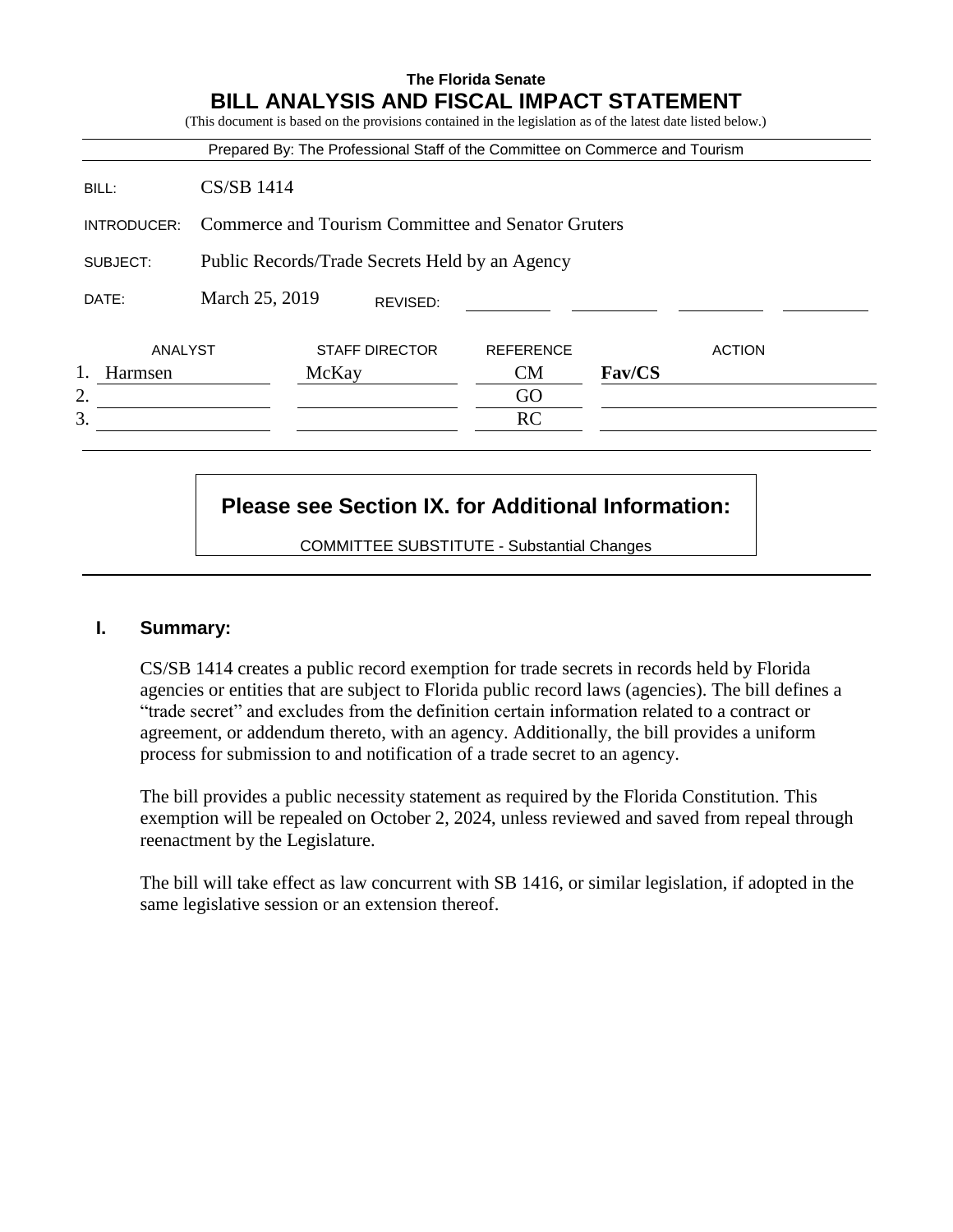## **II. Present Situation:**

#### **Public Record Law**

The Florida Constitution provides that the public has the right to inspect or copy government records generated by the legislative, executive, and judicial branches of government.<sup>1</sup> The Legislature, however, may provide by general law for the exemption of records from the requirements of Article I, section 24(a) of the Florida Constitution by a two-thirds vote of the members present and voting in each house of the Legislature.<sup>2</sup> The law must specifically state the public necessity justifying the exemption<sup>3</sup> and must be no broader than necessary to accomplish its stated purpose.

Chapter 119, F.S., the "Public Records Act,"<sup>4</sup> provides further public policy regarding access to government records. Section 119.07(1)(a), F.S., guarantees every person a right to inspect and copy any state, county, or municipal record. The Open Government Sunset Review Act<sup>5</sup> provides that a public record exemption may be created or maintained only if it serves an identifiable public purpose that is limited in scope to meet one of the following purposes:<sup>6</sup>

- Allow the state or its political subdivisions to effectively and efficiently administer a governmental program, the administration of which would be significantly impaired without the exemption;
- Protect sensitive personal information that, if released, would be defamatory or would jeopardize an individual's safety; or
- Protect trade or business secrets, the disclosure of which would injure the affected party in the marketplace.

The Open Government Sunset Review Act also requires the automatic repeal of a public record exemption on October  $2<sup>nd</sup>$  of the fifth year after its creation or substantial amendment, unless the Legislature reenacts the exemption.<sup>7</sup> The Legislature must consider specific questions during the review for possible reenactment.<sup>8</sup>

The Legislature may provide that a record is 'confidential and exempt' or 'exempt.'<sup>9</sup> Records designated as 'confidential and exempt' may be released only under circumstances defined by

<sup>1</sup> FLA. CONST., art. I, s. 24(a). The Public Record Act does not apply to legislative or judicial records. *Locke v. Hawkes*, 595 So. 2d 32 (Fla. 1992). Also see *Times Pub. Co. v. Ake*, 660 So. 2d 255 (Fla. 1995). The Legislature's records are public pursuant to s. 11.0431, F.S. Public record exemptions for the Legislature are primarily located in s. 11.0431(2)-(3), F.S. <sup>2</sup> FLA. CONST., art. I, s. 24(c). This portion of a public record exemption is referred to as the "public necessity statement."

<sup>3</sup> *Id*.

<sup>4</sup> Public record laws are found throughout the Florida Statutes.

<sup>5</sup> Section 119.15, F.S.

<sup>6</sup> Section 119.15(6), F.S.

<sup>7</sup> Section 119.15(3), F.S.

 $8$  Section 119.15(6)(a), F.S., requires the Legislature to consider the following questions as part of the review process: 1) What specific records or meetings are affected by the exemption? 2) What specific parties does the exemption affect? 3) What is the public purpose of the exemption? 4) Can the information contained in the records or meetings be readily obtained by alternative means? If so, how? 5) Is the record or meeting protected by another exemption? 6) Are there multiple exemptions for the same type of record or meeting that it would be appropriate to merge?

<sup>&</sup>lt;sup>9</sup> If the Legislature designates a record as confidential, such record may not be released to anyone other than the persons or entities specifically designated in the statutory exemption. *WFTV, Inc. v. The School Board of Seminole*, 874 So. 2d 48 (Fla. 5th DCA 2004).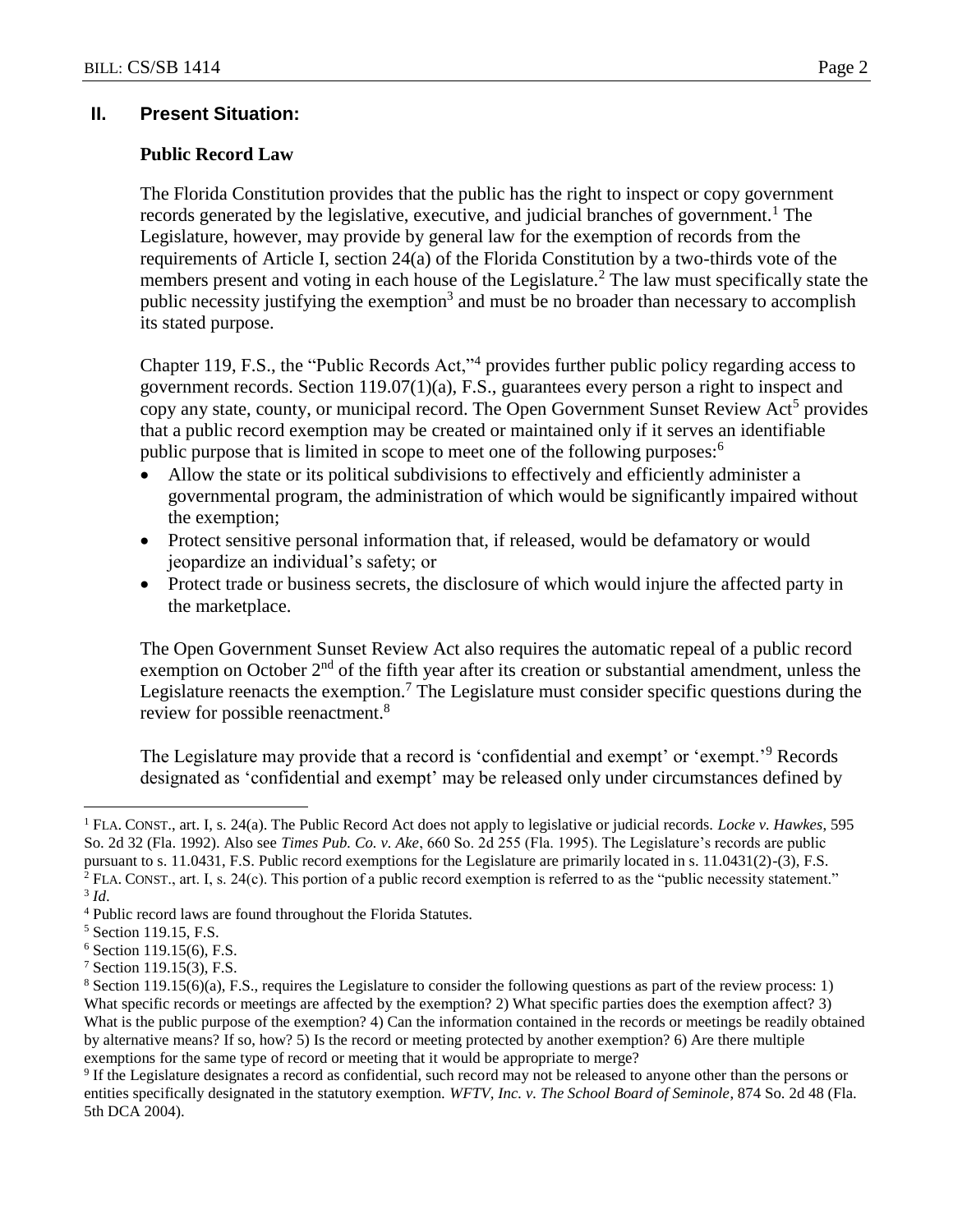the Legislature. Records designated as 'exempt' may be released at a records custodian's discretion under certain circumstances.<sup>10</sup>

# **Trade Secrets**

Florida law contains a variety of provisions that make trade secret information exempt or confidential and exempt<sup>11</sup> from public record requirements. Some exemptions only protect trade secrets, while others protect "proprietary business information" and define that term to specifically include trade secrets.

The following are examples of public record exemptions for trade secrets:

- Section 119.071(1)(f), F.S., exempts data processing software obtained by an agency under a licensing agreement that prohibits its disclosure where the software is a trade secret;
- Section  $125.0104(9)(d)$ , F.S., exempts trade secrets held by a county tourism promotion agency;
- Section 288.1226(8), F.S., exempts trade secrets relating to projects conducted by the Florida Tourism Industry Marketing Corporation;
- Section 331.326, F.S., makes trade secrets held by Space Florida confidential and exempt;
- Section 334.049(4), F.S., makes certain trade secret information obtained by the Department of State as a result of research and development projects confidential and exempt;
- Section 381.83, F.S., makes trade secret information obtained by the Department of Health confidential and exempt;
- Sections  $403.7046(2),(3)(b)$ , and  $403.73$ , F.S., make trade secret information reported to the Department of Environmental Protection pursuant to specified regulations confidential and exempt;
- Section 440.108(2), F.S., makes trade secrets contained in records held by the Department of Financial Services relating to workers' compensation employer compliance investigations confidential and exempt;
- Section 499.012(3)(c), F.S., makes trade secret information provided to the Department of Business and Professional Regulation in a prescription drug permit application confidential and exempt;
- Section 502.222, F.S., makes trade secret information of a dairy industry business held by the Department of Agriculture and Consumer Services (DACS) confidential and exempt;
- Section 526.311(2), F.S., makes trade secrets contained in investigative records related to the sale of liquid fuel and brake fuel obtained by DACS confidential and exempt;

<sup>10</sup> *Williams v. City of Minneola*, 575 So. 2d 683 (Fla. 5th DCA 1991).

 $<sup>11</sup>$  There is a difference between records the Legislature designates as exempt from public record requirements and those the</sup> Legislature deems confidential and exempt. A record classified as exempt from public disclosure may be disclosed under certain circumstances. *See WFTV, Inc. v. The School Board of Seminole*, 874 So.2d 48, 53 (Fla. 5th DCA 2004), *review denied* 892 So.2d 1015 (Fla. 2004); *City of Riviera Beach v. Barfield*, 642 So.2d 1135 (Fla. 4th DCA 1994); *Williams v. City of Minneola*, 575 So.2d 687 (Fla. 5th DCA 1991). If the Legislature designates a record as confidential and exempt from public disclosure, such record may not be released by the custodian of public records to anyone other than the persons or entities specifically designated in statute. *See* Attorney General Opinion 85-62 (August 1, 1985).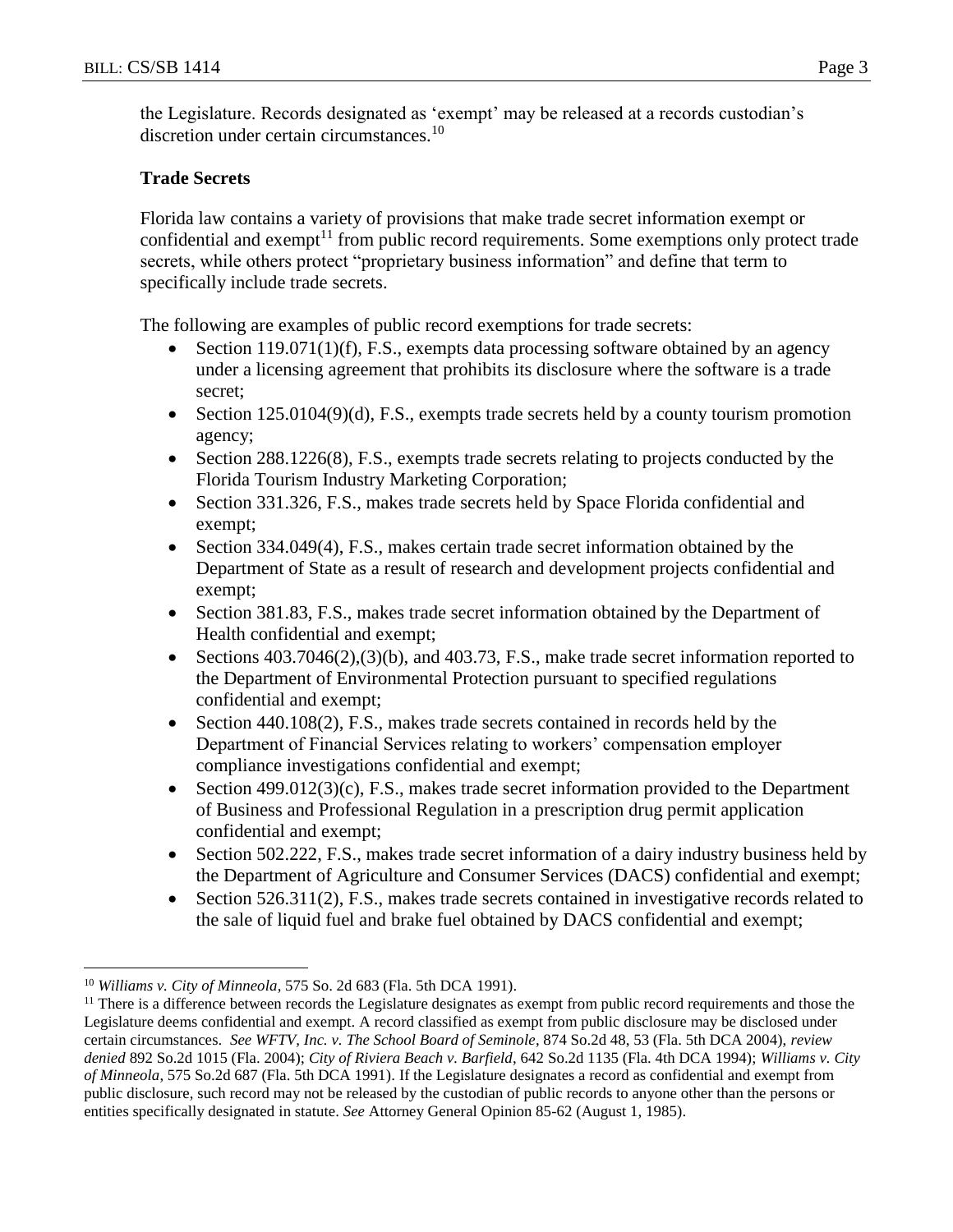- Section 560.129(2), F.S., makes information obtained by the Office of Financial Regulation in the course of an investigation of a money service business that is a trade secret confidential and exempt;
- Section 570.48(3), F.S., makes records containing trade secrets held by DACS' Division of Fruit and Vegetables confidential and exempt;
- Section  $601.10(8)(b)$ , F.S., makes any information held by the Department of Citrus that contains trade secrets confidential and exempt;
- Section 601.76, F.S., makes formulas containing trade secrets that are submitted to DACS confidential and exempt;
- Section 626.884(2), F.S., makes information contained in insurance administrators' records obtained by the Office of Insurance Regulation confidential and exempt; and
- Section 815.04(3) and (6), F.S., makes trade secret information that is held by an agency and exists internal or external to a computer, computer system, computer network, or electronic device confidential and exempt.

While some of these exemptions do not define the term "trade secret," a majority of them rely on one of two different statutory definitions. Some of the exemptions define the term in accordance with Florida's criminal statutes, which define the term as follows:

"Trade secret" means the whole or any portion or phase of any formula, pattern, device, combination of devices, or compilation of information which is for use, or is used, in the operation of a business and which provides the business an advantage, or an opportunity to obtain an advantage, over those who do not know or use it. The term includes any scientific, technical, or commercial information, including financial information, and includes any design, process, procedure, list of suppliers, list of customers, business code, or improvement thereof. Irrespective of novelty, invention, patentability, the state of the prior art, and the level of skill in the business, art, or field to which the subject matter pertains, a trade secret is considered to be:

- 1. Secret;
- 2. Of value;
- 3. For use or in use by the business; and
- 4. Of advantage to the business, or providing an opportunity to obtain an advantage, over those who do not know or use it

when the owner thereof takes measures to prevent it from becoming available to persons other than those selected by the owner to have access thereto for limited purposes. $^{12}$ 

Other exemptions define the term in accordance with the Uniform Trade Secrets Act,<sup>13</sup> which defines the term as follows:

 $12$  Section 812.081(1)(c), F.S.

<sup>13</sup> Sections 688.001 through 688.009, F.S.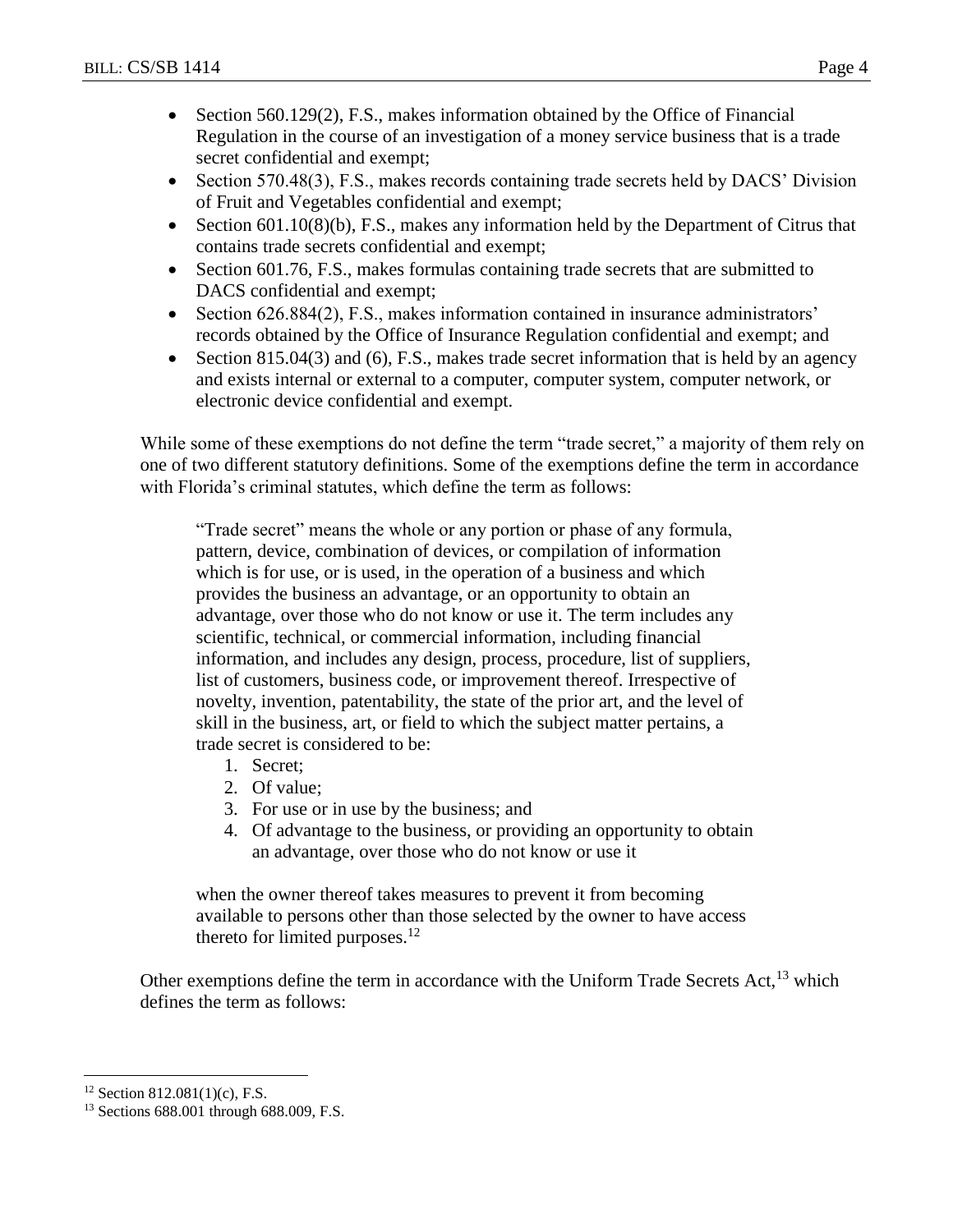"Trade secret" means information, including a formula, pattern, compilation, program, device, method, technique, or process that: (a) Derives independent economic value, actual or potential, from not being generally known to, and not being readily ascertainable by proper means by, other persons who can obtain economic value from its disclosure or use; and (b) Is the subject of efforts that are reasonable under the circumstances to maintain its secrecy.<sup>14</sup>

In addition, some exemptions provide a specific process that an agency<sup>15</sup> must use to protect exempted trade secret information. For instance, some exemptions require the party that submits information claimed to be a trade secret to designate the information as protected, while other exemptions require the agency to determine whether information claimed to be a trade secret constitutes a trade secret.<sup>16</sup>

## **Senate Bill 1416**

Senate Bill 1416 (2019 Regular Session), to which this bill is linked, repeals most public record exemptions for trade secrets in current law, all associated processes for designating a trade secret, and most references to trade secrets contained in definitions for proprietary business information.

# **III. Effect of Proposed Changes:**

**Section 1** creates s. 688.01, F.S., which provides a public record exemption for trade secrets in records held by most Florida agencies that are subject to public record requirements.

Similar to the Florida Uniform Trade Secrets Act, the bill defines "trade secret" as information that is a formula, pattern, compilation, program, device, method, technique, or process that:

- Derives independent economic value, actual or potential, from not being generally known to, and not being readily ascertainable by proper means by, other persons who can obtain economic value from its disclosure or use; and
- Is the subject of efforts that are reasonable under the circumstances to maintain its secrecy.

However, the bill excludes from its definition of trade secrets the following information related to any contract or agreement, or addendum thereto, with a Florida agency:

- The parties to the contract or agreement, or an addendum thereto;
- The amount of money paid, any payment structure or plan, expenditures, incentives, bonuses, fees, or penalties;
- The nature or type of commodities or services purchased; and

<sup>&</sup>lt;sup>14</sup> Section 688.002(4), F.S.

<sup>&</sup>lt;sup>15</sup> The term "agency" is defined to mean any state, county, district, authority, or municipal officer, department, division, board, bureau, commission, or other separate unit of government created or established by law including, for the purposes of this chapter, the Commission on Ethics, the Public Service Commission, and the Office of Public Counsel, and any other public or private agency, person, partnership, corporation, or business entity acting on behalf of any public agency. Section 119.011(2), F.S.

<sup>16</sup> *See* s. 381.83, F.S.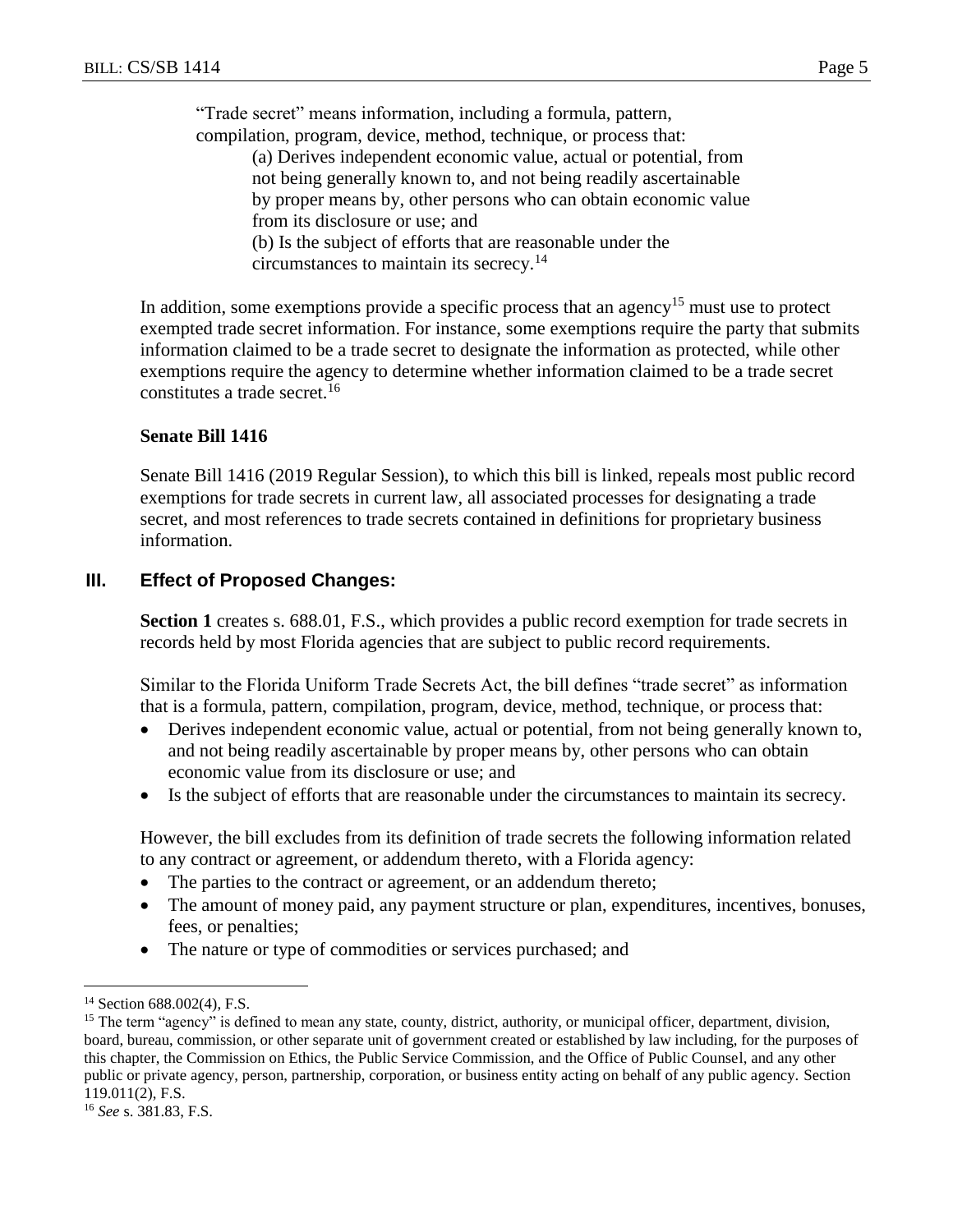• Applicable contract unit prices and deliverables.

A person who desires to protect their trade secret information from disclosure as a public record must submit a notice of trade secret (notice) to the agency at the time he or she submits the documents that include trade secret information. This notice must include the submitter's contact information, which must be updated as needed by the submitter. A failure to submit this notice with the record constitutes a waiver of any claim that the record contains a trade secret.

The submitter must also mark the documents that contain a trade secret with "trade secret" on each page and specific portion that contains a trade secret. Additionally, the submitter must provide a written verification made under penalty of perjury that he or she believes the information to be a trade secret based on a reading of s. 688.01, F.S., and that the information has been properly treated as a trade secret prior to its submission to the agency.

The bill authorizes an agency to disclose a trade secret, with the notice of trade secret, to an employee of another agency or governmental entity whose use of the trade secret is within the scope of his or her lawful duties and responsibilities.

An agency employee who, while acting in good faith during the performance of his or her duties, releases a record that contains a trade secret is not criminally or civilly liable for the release.

The bill specifies that the public record exemption does not apply to research institutes created or established in Florida law, divisions of sponsored research at state universities, or technology transfer centers at Florida College System institutions.

The bill provides for repeal of the exemption on October 2, 2024, unless reviewed and saved from repeal through reenactment by the Legislature.

**Sections 2 and 3** make technical, conforming changes.

**Section 4** provides a public necessity statement, which specifies that the public record exemption created by the bill is necessary to protect trade secret information provided to an agency by an individual or business because disclosure of such information to competitors of those businesses would be detrimental to the business. In addition, the exemption is necessary to protect trade secret information created by an agency in furtherance of the agency's duties and responsibilities, and disclosure of such information would be detrimental to the effective and efficient operation of the agency.

**Section 5** provides an effective date that is contingent upon, and concurrent with, adoption of SB 1416 (2019 Regular Session) or similar legislation in the 2019 Regular Session, or an extension thereof.

# **IV. Constitutional Issues:**

A. Municipality/County Mandates Restrictions:

None.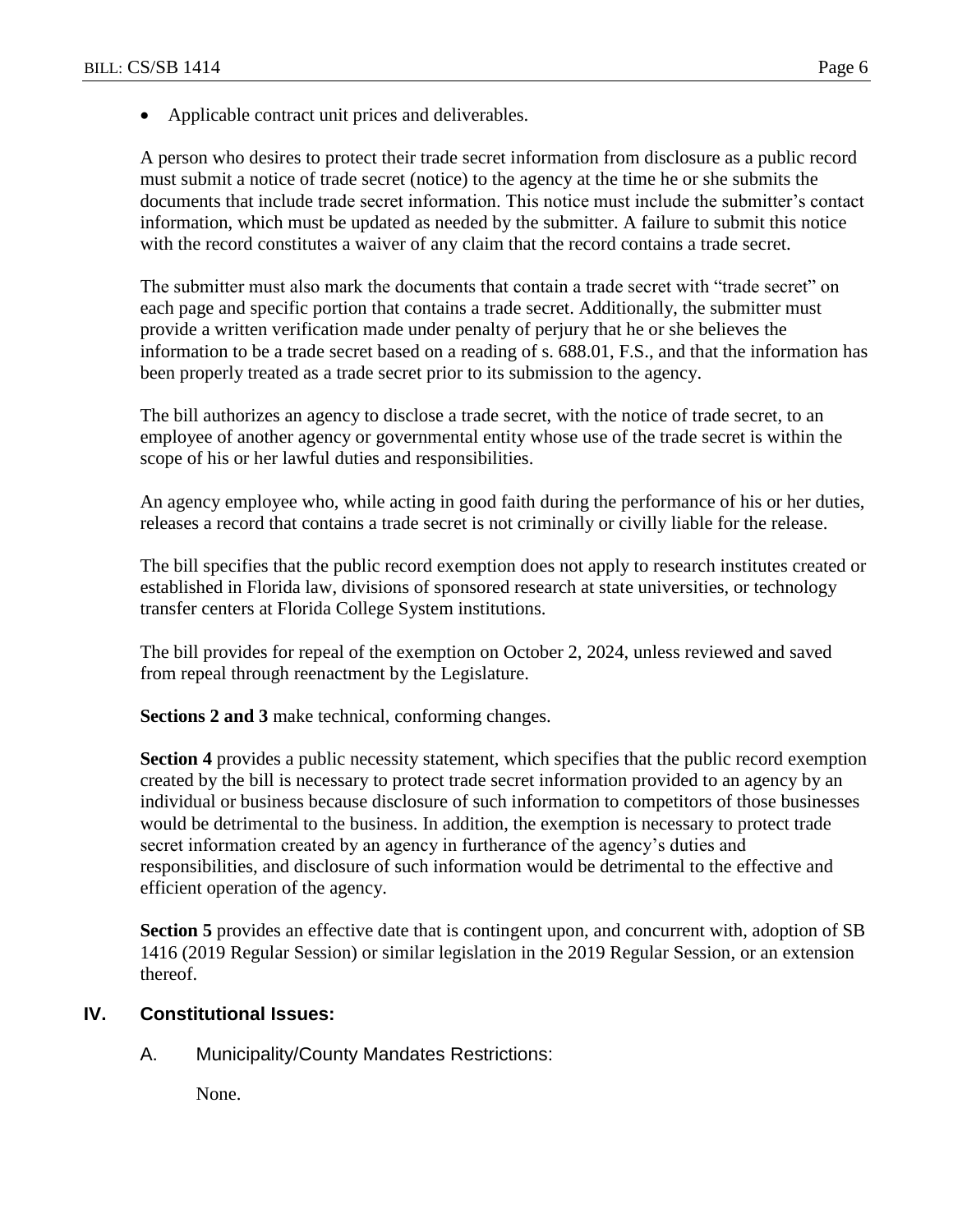B. Public Records/Open Meetings Issues:

## *Vote Requirement*

Article I, s. 24(c) of the State Constitution requires a two-thirds vote of the members present and voting for final passage of a bill creating or expanding an exemption to the public records requirements. This bill creates a new public record exemption; thus, it requires a two-thirds vote for final passage.

#### *Public Necessity Statement*

Article I, s. 24(c) of the State Constitution requires a bill creating or expanding an exemption to the public records requirements to state with specificity the public necessity justifying the exemption. This bill creates a new public record exemption; thus, it includes a public necessity statement.

## *Breadth of Exemption*

Article I, s. 24(c) of the State Constitution requires an exemption to the public records requirements to be no broader than necessary to accomplish the stated purpose of the law. The bill creates a public record exemption for trade secrets held by an agency. As such, the exemption does not appear to conflict with the constitutional requirement that it be no broader than necessary to accomplish its purpose.

C. Trust Funds Restrictions:

None.

D. State Tax or Fee Increases:

None.

E. Other Constitutional Issues:

None.

# **V. Fiscal Impact Statement:**

A. Tax/Fee Issues:

None.

B. Private Sector Impact:

None.